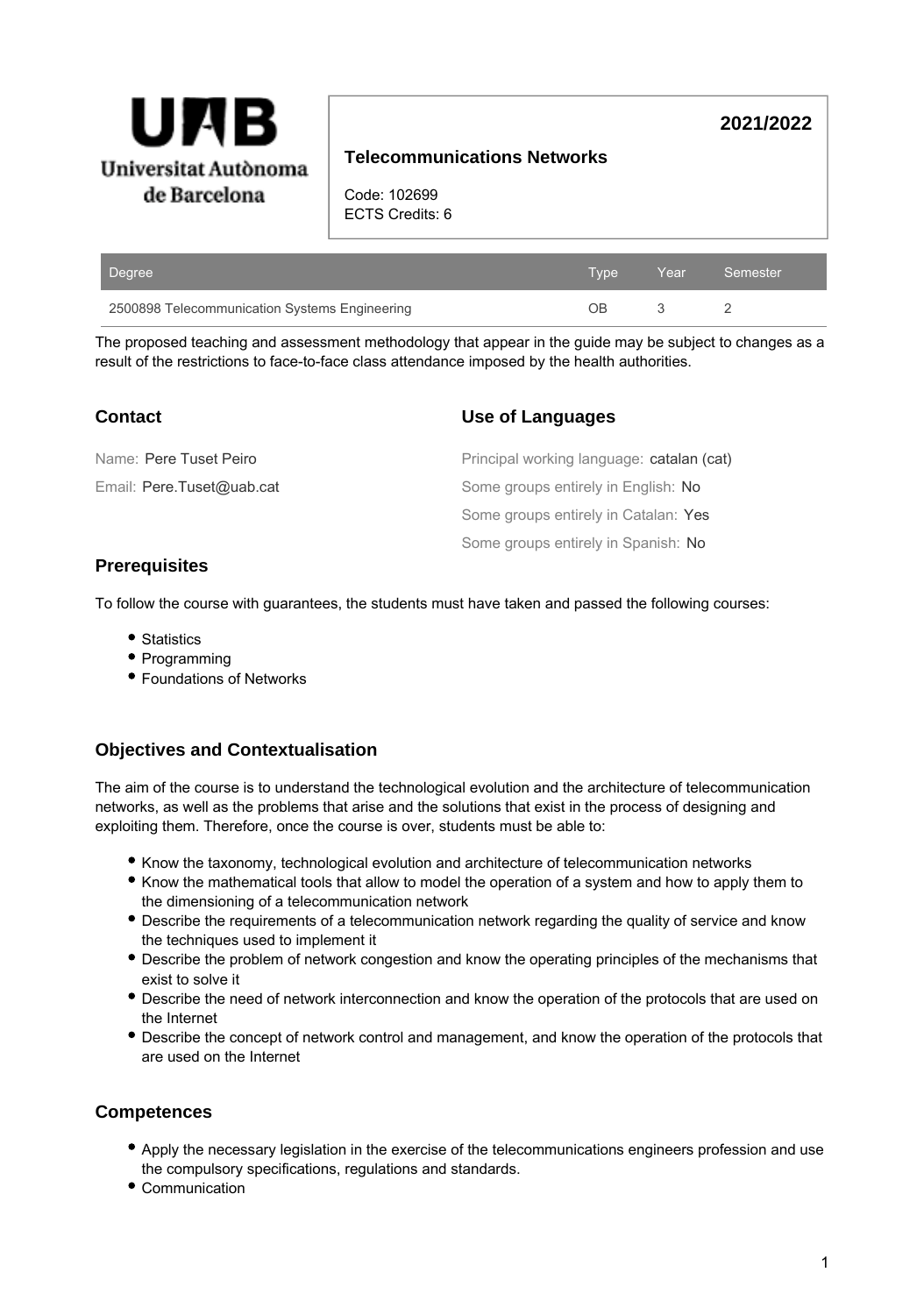- Design and dimension multiuser communication systems using the principles of communication theory under the restrictions imposed by the specifications and the need to provide a quality service.
- Develop ethics and professionalism.
- Develop personal attitude.
- Develop personal work habits.
- Develop thinking habits.
- Direct the activities object of the projects in the field of telecommunication.
- Draft, develop and sign projects in the field of telecommunications engineering that, depending on the speciality, are aimed at the conception, development or exploitation of telecommunication and electronic networks, services and applications.
- Learn new methods and technologies, building on basic technological knowledge, to be able to adapt to new situations.
- Perform measurements, calculations, estimations, valuations, analyses, studies, reports, task-scheduling and other similar work in the field of telecommunication systems.
- Resolve problems with initiative and creativity. Make decisions. Communicate and transmit knowledge, skills and abilities, in awareness of the ethical and professional responsibilities involved in a telecommunications engineers work.
- Work in a team.

# **Learning Outcomes**

- 1. Adapt to multidisciplinary environments.
- 2. Apply the techniques in networks, services, processes and telecom applications in both fixed and mobile environments, personal, local or long distance with different band widths, including telephony, radio, television and data are based from the point of view transmission systems.
- 3. Assume and respect the role of the different members of a team, as well as the different levels of dependency in the team.
- 4. Carry out management activities for the design and dimensioning of telecommunications networks considering classical and new generation methods.
- 5. Communicate efficiently, orally and in writing, knowledge, results and skills, both professionally and to non-expert audiences.
- 6. Construct, operate and manage networks, services, processes and telecom applications, understood these as systems of recruitment, transportation, representation, processing, storage, management and presentation of multimedia information, from the point of view of the transmission systems.
- 7. Critically evaluate the work done.
- 8. Develop critical thinking and reasoning.
- 9. Develop curiosity and creativity.
- 10. Develop independent learning strategies.
- 11. Develop scientific thinking.
- 12. Develop the capacity for analysis and synthesis.
- 13. Differentiate and classify the main algorithms dimensioning, traffic control and congestion.
- 14. Differentiate and understand the significance of measurements and assessments of telecommunications networks to Formenta and ensure their optimal design.
- 15. Discuss and apply cryptography systems aimed at improving the safety of a telecommunication network.
- 16. Distinguish the different nature of the problems of dimensioning and routing for each of the different types of networks and make decisions and initiatives to improve the operation and provision of telecommunications networks.
- 17. Efficiently use ICT for the communication and transmission of ideas and results.
- 18. Evaluate the advantages and disadvantages of different conceptual and technological options for different telecommunication applications.
- 19. Manage available time and resources.
- 20. Manage networks, services, processes and telecom applications according to the laws and regulations both domestically and internationally.
- 21. Respect diversity in ideas, people and situations.
- 22. Use communication and computer applications (office automation, databases, advanced calculation, project management, display, etc.) to support the development and exploitation of telecommunication and electronic networks, services and applications.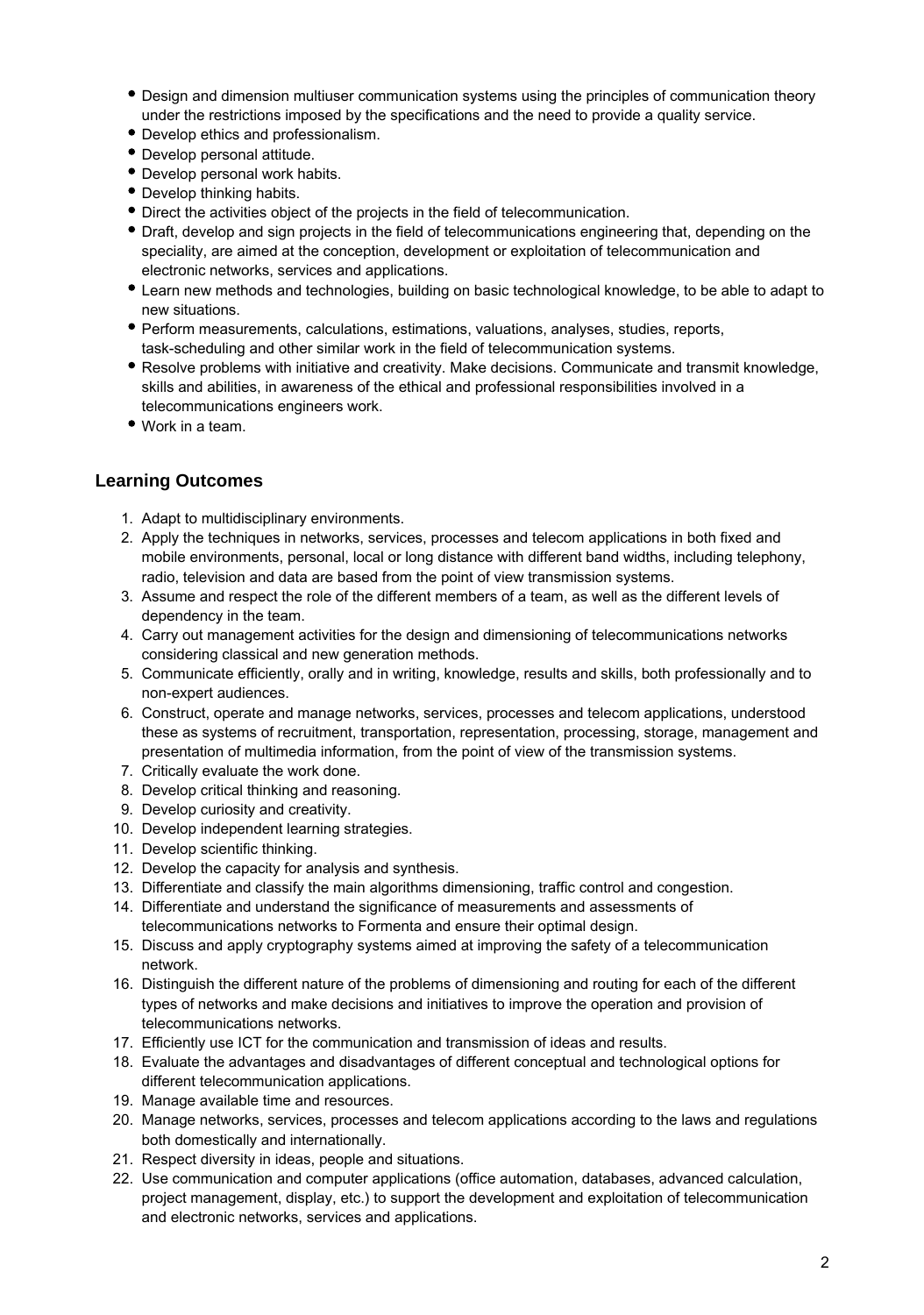- 23. Work autonomously.
- 24. Work cooperatively.

# **Content**

PART I

- I.1. Introduction to telecommunication networks
	- Taxonomy of telecommunication networks: telephony, radio and television broadcasting, and data
	- Evolution of telecommunication networks: from analog to digital, from circuit switching to packet switching
	- Architecture of telecommunication networks: layers model and operational planes
	- Telecommunication network design problems: network dimensioning, quality of service, congestion control, network interconnection, network control and management
- I.2. Systems modelling using queuing theory
	- General concepts: traffic, servers, queues and service discipline
	- Traffic characterization: exponential distribution, Poisson processes and Markov chains (discrete and continuous)
	- Kendall's notation and basic parameters: number of servers, queue size, queue discipline, inter-arrival rate and time, rate and service time, response and wait time, average server and queue occupancy, lock/wait/loss probability
	- Little's law: performance, use and stability conditions
- I.3. Dimensioning of telecommunication networks
	- Introduction and requirements of network sizing: degree of service
	- Dimensioning of a packet switching node: M/M/1 and M/M/m models
	- Dimensioning of a fixed telephony network: M/M/c/c/c (Erlang B, losses) model
	- Dimensioning of a cellular telephony network: M/M/c/inf (Erlang C, delays) model

### PART II

- II.1. Network interconnection on the Internet
	- Principles of Internet network interconnection
	- Routing algorithms: Dijkstra and Bellman-Ford
	- Interior routing: distance vector (RIP) and link-state protocols (OSPF)
	- Exterior routing: autonomous systems, routing policies and path vector protocols (BGP)

#### II.2. Quality of service and congestion control on the Internet

- Quality of Service: concept, requirements, integratedservices (IntServ) and differentiated services (DiffServ)
- Traffic admission and shaping: policing (Token Bucket) and shaping (Leaky Bucket)
- Network nodes queue management: tail drop, random early detection
- Extreme shipping management: flow and congestion control in TCP
- II.3. Network control and management on the Internet
	- Notion and infrastructure for network control and management
	- $\bullet$  Internet Network Control Protocols: ICMP
	- Protocols for internet network management: SNMP
	- New directions in network control and management: SDN

### LABORATORY

• Session 1: Modelling systems using queueing theory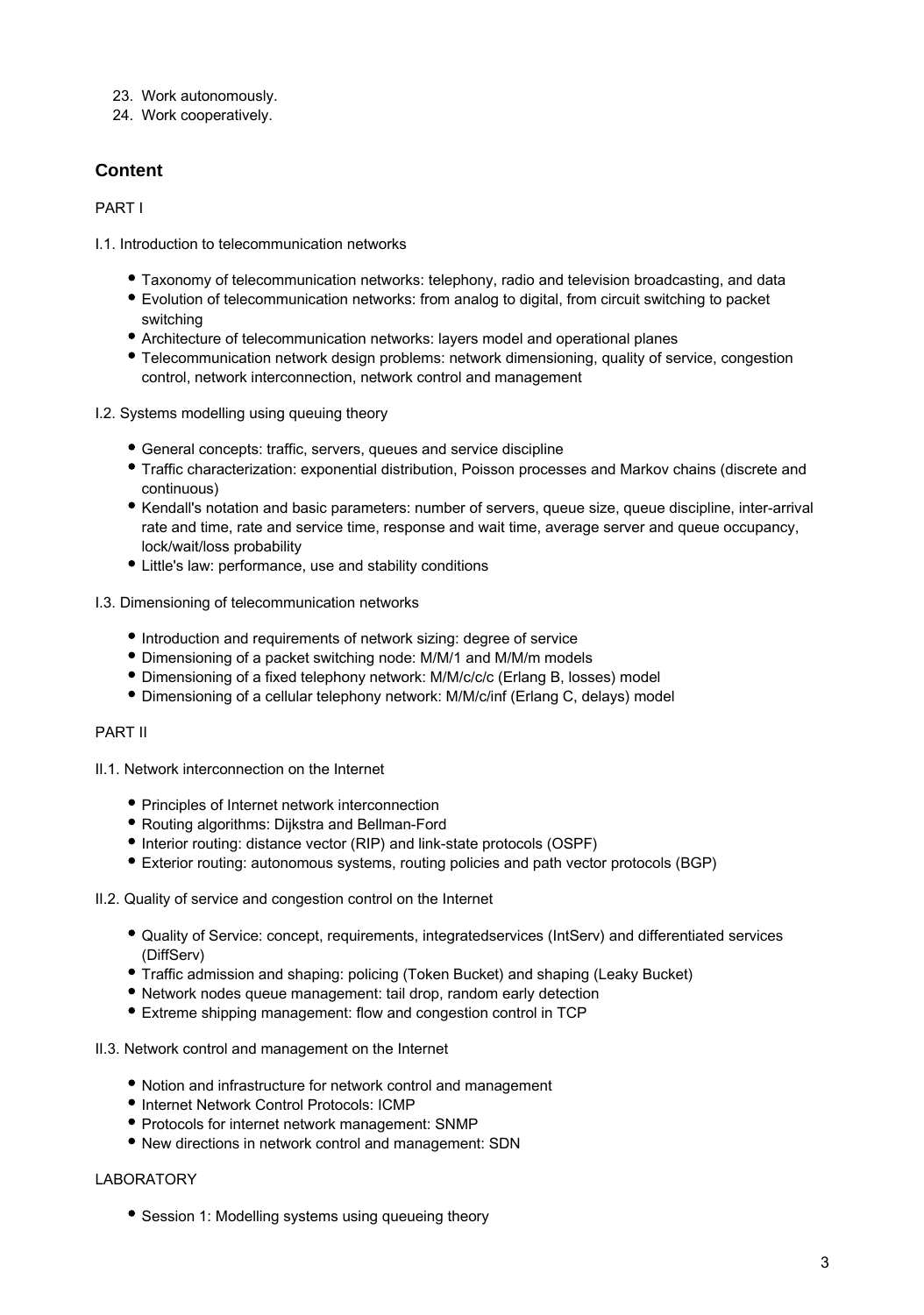- Session 2: Dimensioning of telecommunication networks
- Session 3: Interconnection of networks on the Internet
- Session 4: Quality of Service and congestion control on the Internet

### **Methodology**

Directed activities:

- Theory classes: delivery of theoretical contents
- Practical classes: solving questions and problems related to theory classes
- Laboratory classes: development of a challenge related to a course topic using simulation tools

Autonomous activities:

- Individual study of the subject: preparation of block diagrams, summaries and answering to questionnaires
- Problem solving: complement to the individual study and work prior to the practical classes

Supervised activities:

Individual or group tutoring: aimed at resolving questions, advising on the development of the course, or attending to other specific issues

Annotation: Within the schedule set by the centre or degree programme, 15 minutes of one class will be reserved for students to evaluate their lecturers and their courses or modules through questionnaires.

|  |  | <b>Activities</b> |
|--|--|-------------------|
|  |  |                   |

| <b>Title</b>             | <b>Hours</b> | <b>ECTS</b> | <b>Learning Outcomes</b>        |
|--------------------------|--------------|-------------|---------------------------------|
| Type: Directed           |              |             |                                 |
| Classes magistrals       | 30           | 1.2         | 11, 12                          |
| Classes pràctiques       | 10           | 0.4         | 11, 12, 8                       |
| Pràctiques de laboratori | 15           | 0.6         | 5, 11, 12, 9, 8, 23             |
| Resolució de problemes   | 12           | 0.48        | 1, 3, 7, 5, 12, 9, 19, 24       |
| Type: Supervised         |              |             |                                 |
| <b>Tutories</b>          | 5            | 0.2         | 7, 11, 10, 12, 9, 8, 17, 19, 23 |
| Type: Autonomous         |              |             |                                 |
| Estudi                   | 55           | 2.2         | 12, 8, 19                       |

# **Assessment**

The evaluation of the subject is based on the following activities:

Exams. There will be two partial exams during the course and a final exam on the official date of the course. The two partial exams will evaluate the PART I and PART II of the course respectively, while the final exam will allow to recover the grades of the two partial exams independently. In case of going to both the partial and final exam of each of the course parts, the best grade obtained in each of the exams of each part will be used to calculate the average.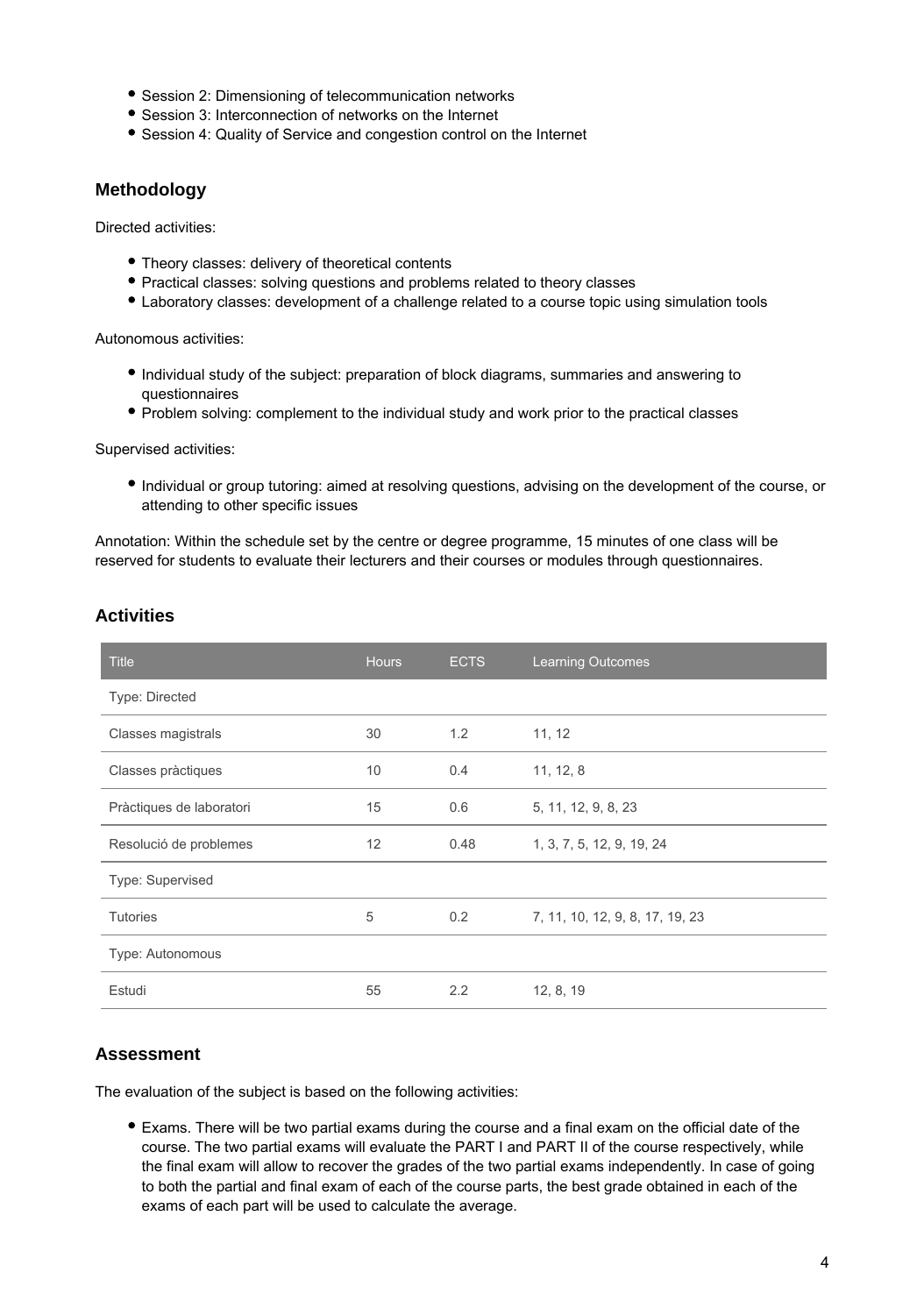- Laboratory. The final grade of this part will be calculated as the average of the grades obtained in each of the laboratory activities. At the end of the course there will be an individual exam to validate the laboratory activities. In case of not submitting all the laboratory activities or not passing the individual laboratory validation test (grade obtained higher than 5 out of 10), the average will not be calculated, and the grade of this part will be zero (0).
- Quizzes. The final grade for this part will be calculated as the average of the grade obtained in each of the weekly quizzes. No minimum grade is required for this part, but a minimum of 80% of weekly quizzes must be submitted to calculate the average. Failure to submit the minimum number of required activities will result in the average not being calculated, and the grade for this part will be zero (0).

The final course grade is calculated considering the grades obtained in the exams (EX), the laboratory activities (LA) and the weekly quizzes (WQ), as indicated below:

- If the average grade of the exams is equal to or higher than 4 ( $EX \ge 4$ ) the final course grade (FCG) is calculated as:  $FCG = 0.6*EX + 0.2*LA + 0.2*WQ$
- If the average grade of the exams is less than 4 ( $EX < 4$ ) the final course grade (FCG) is calculated as: FCG = min  $(0.6*EX + 0.2*LA + 0.2*WA, 4.0)$

#### Late delivery policy

Delivery of activities outside the established deadlines will not be accepted unless it is requested in advance and with due justification (e.g., medical, labor, etc.). In the case of late deliveries without due justification, a penalty of 0.5 points per day of delay in the delivery of the activity will be applied to the grade obtained.

#### Copy and plagiarism policy

Without prejudice to other disciplinary measures deemed appropriate, and in accordance with current academic regulations, irregularities committed by the student that may lead to a variation in the grade will be graded with a zero (0). Therefore, copying or allowing to copy in any evaluation activity, including laboratories or weekly quizzes, will lead to a zero (0) grade. Assessment activities qualified in this way and by this procedure will not be recoverable and, therefore, the course will be suspended directly without the opportunity to recover it in the same academic year.

Not assessable policy

The grade of "Not assessable" can only be obtained if the student does not do not take any of the written evaluation activities, i.e., partial and final exam, but without taking into consideration laboratories or weekly quizzes.

| <b>Title</b> | <b>Weighting</b> |    |     | Hours ECTS Learning Outcomes                                                         |
|--------------|------------------|----|-----|--------------------------------------------------------------------------------------|
| Exams        | 60%              | 6  |     | 0.24 2, 5, 6, 11, 10, 12, 8, 13, 14, 15, 16, 19, 20, 23                              |
| Laboratory   | 20%              | -2 |     | $0.08$ 1, 2, 3, 7, 18, 5, 6, 11, 12, 9, 8, 13, 14, 15, 16, 4, 17, 19, 20, 21, 24, 22 |
| Quizzes      | 20%              | 15 | 0.6 | 2, 18, 5, 6, 11, 10, 12, 8, 13, 14, 15, 16, 19, 20, 23, 22                           |

### **Assessment Activities**

### **Bibliography**

- M. Harchol-Balter. Performance Modeling and Design of Computer Systems: Queueing Theory in Action. Cambridge University Press. 2013.
- A. Tanenbaum, D. Wetherall. Computer Networks. Prentice Hall. 2011.
- W. Stallings. Data and Computers Communications. Pearson Education. 2014.
- Peterson & Davie. Computer Networks: A Systems Approach. Prentice Hall. 2014.